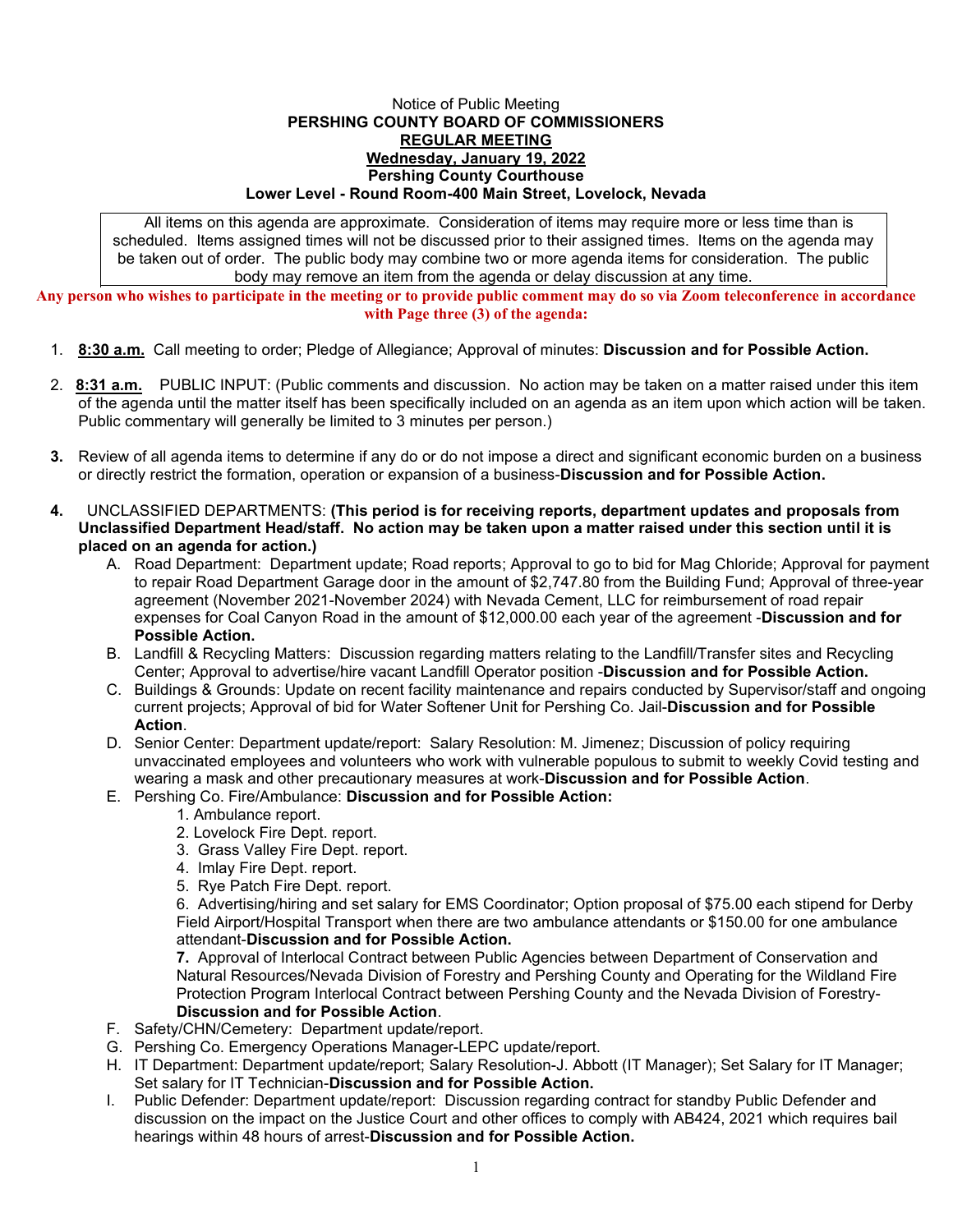- J. Economic Development: Brownfields grant project: Update on matters relating to Economic Development.
- **5.** ELECTED DEPARTMENTS: **(This period is for receiving reports, department updates and proposals from Elected Officials/staff. No action may be taken upon a matter raised under this section until it is placed on an agenda for agenda.)** 
	- A. Lacey Donaldson, Clerk-Treasurer: Department update/report; Approval of corrections/changes to the Tax Roll.
	- B. Rene Childs, Auditor-Recorder: Department update/report.
	- C. Laureen Basso-Cerini, Assessor: Department update/report; Salary Resolutions: J. Hill and M. Root-**Discussion** and for Possible Action.
	- D. Bryce Shields, District Attorney: Department update/report.
	- E. Judge Karen Stephens, Justice Court: Department update/report.
	- F. Jerry Allen, Sheriff's Dept.: Department update/report; Purchase of 1) 2013 Ford F350 and 1) F350 Animal Control trucks for Lovelock Animal Control/Humane Society for \$250.00 each truck for a total of \$500.00 for both trucks; Notification of Sgt. J. Rogers and S. Perez traveling to Utah to attend FTO training 1-30-2022 to 2-2-2022; Notification of Sgt. J. Rogers attending DARE Instructor training in Michigan 1-23-2022 to 2-5-2022-**Discussion and for Possible Action.**
- 6. Proclamations and Awards: **Discussion and for Possible Action** (The Pershing County Board of Commissioners may make a Proclamation or present a service or other award on behalf of the County).
- 7. Grass Valley Advisory Board: Update on matters relating to the Grass Valley area.
- **8.** Derby Field Airport: Update on matters relating to the Derby Field Airport; Update and approval of Hangar Lease Agreement-**Discussion and for Possible Action.**
- **9.** 7 Troughs Distilling Lease Agreement for Windmill Building: Approval of Lease Agreement between Pershing County and Seven Troughs Distilling, LLC for rental of the "Windmill Property" located at 925 Cornell Ave and 950 Dartmouth Ave beginning January 1, 2022 and ending June 30, 2022 (a period of six (6) months) at the rate of \$1,600.00 per month. This agreement changes the previously agreed commencement date of the lease from September 1, 2021 to January 1, 2022- **Discussion and for Possible Action.**
- **10. 10:00 a.m.** PLANNING & BUILDING DEPARTMENT/IMLAY WATER SYSTEM MATTERS/PERSHING ELECTRICAL: A. Department update/report.
	- B. Submittal of Monthly Building Permits/fees collected.
	- C. Submittal of Monthly Business License applications and fees collected.
	- D. Submittal of Monthly Water Report/fees collected from the Imlay Water System.
	- E. Request for review and approval of the Scope of Work, Professional Services Agreement and Preliminary Engineering in the amount of \$109,642.00 for Farr West Engineering to proceed with a preliminary engineering report, seek funding sources, and if funding is obtained to proceed with the Imlay Water Project-**Discussion and for Possible Action.**
- **11.** Board Appointments/resignations: Library Board of Trustees; Planning Board; Wildlife Board; Volunteer Board; Cemetery Board; 911 Surcharge Committee; Lovelock Valley Weed District-**Discussion and for Possible Action.**
- **12.** Wade Robison: Submittal of Affidavit and Petition pursuant to NRS 517.390 to explore and develop mining claim belonging to Pershing County, APN 009-350-77 and 003-071-46-**Discussion and for Possible Action**.
- 13. Update from Emergency Management relating to the COVID-19; List of proposed projects, prioritizing and changing/amending the projects for allocation of the Covid-19 American Rescue Plan funding for Pershing County in the amount of \$1,306,252.00-**Discussion and for Possible Action.**
- 14. Litigation Meeting.
- 15. Report from Legal Counsel.
- 16. Report from Administrative Assistant/HR Rep.-County Commissioner's Office.
- 17. Items for future agendas-Set dates for Planning workshops; Set date for Pre-Budget meeting with the City of Lovelock-**Discussion and for Possible Action.**